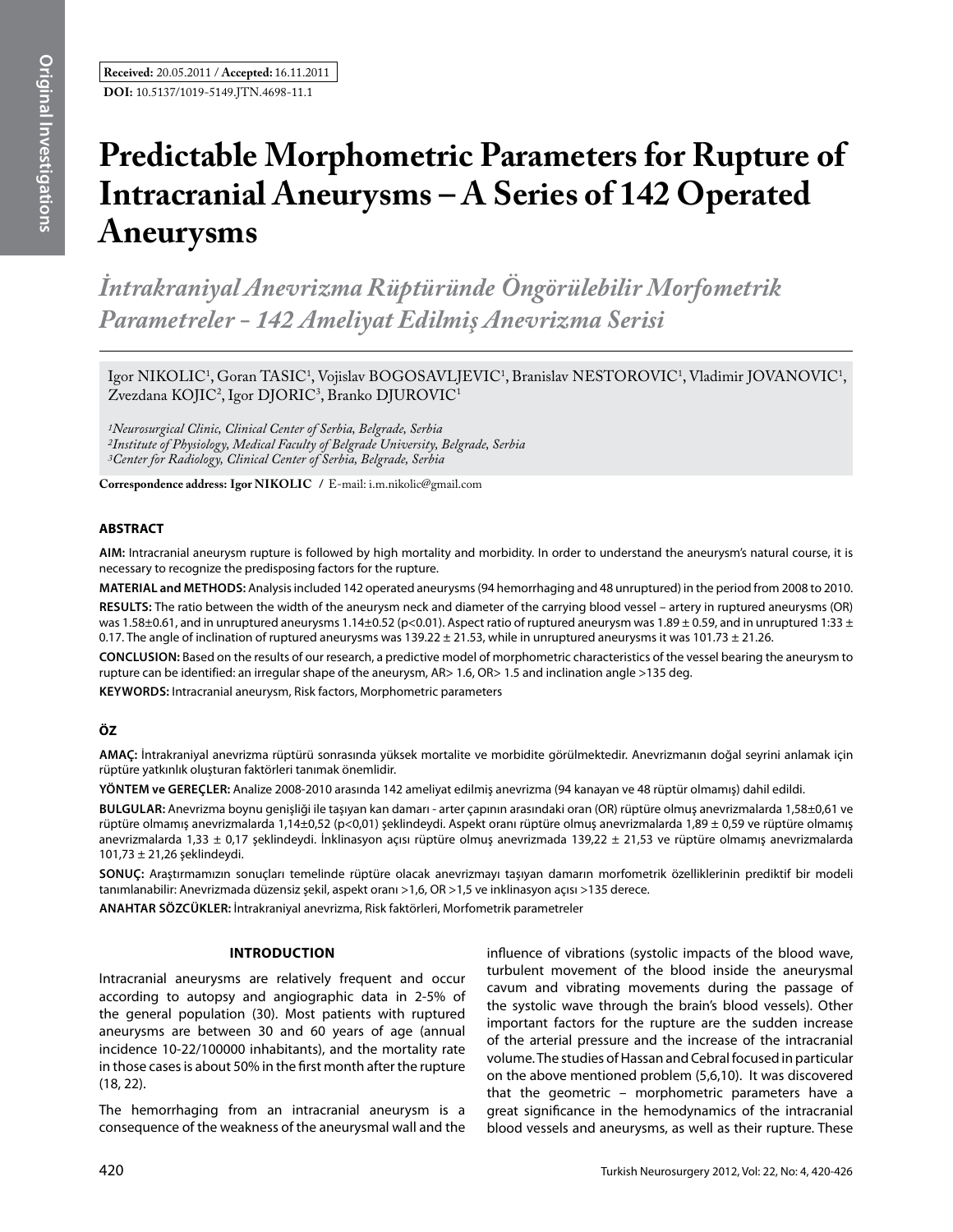parameters include the inclination angle of the blood vessel, its shape and its diameter at the level of separation of the aneurysm (1,8,31). Their study showed that the main points in the identification of the predisposing factors for ruptured aneurysm refer to the shape and diameter of the aneurysm (2-4, 22). In regards to the relative ratios, the Aspect Ratio (AR) was examined, i.e. the ratio between the maximum height of the aneurysm and the diameter of the aneurysm neck (8, 28, 29). The fact that it was not possible to assess topometric parameters of the blood vessel and their ratio in an aneurysm was a limiting factor in their study. Only with the development of computer protocols and the use of angiographic equipment were the conditions were created to develop this field further and extend the studies. Also, with the introduction of the rotational 3D angiography technology into clinical practice, an image with a higher resolution was obtained. With this progress it was possible to conduct a detailed survey of the spatial reconstruction with the free rotation at the selected point, which at the same time allowed doing an easier and more precise morphometric analysis. Using these technological advancements, Rohde et al. were able to give a detailed analysis and assessment of the irregularity of the intracranial aneurysm using rotational 3D angiography and Fourier's results. The aim of Rohde's research and analysis was to identify whether those aneurysms were lobular or daughter aneurysms. Up until that date conventional angiography was insufficient to make this differentiation (19). Dhar et al. performed a detailed analysis of the morphometric ratios of the aneurysm and this particular type of procedure was previously not possible with conventional angiography (8). In addition, this new technology allowed for the calculation of the inclination angle of the blood stream, as well as the measuring of the precise ratio of the blood vessel's parameter and the aneurysm neck. All this data is important to determine the predisposing factors for intracranial aneurysm rupture.

#### **Material and methods**

The aim of our performed study was on one hand to determine the optimal treatment – direct surgery/endovascular obliteration - and on the other hand to evaluate the risk of rupture detected accidentally or the rupture in associated aneurysms. The study is based on the morphometric analysis of aneurysm and the identification of predictive factors in the blood vessel bearing the ruptured aneurysm.

The study included 94 patients with proven spontaneous subarachnoid hemorrhage caused by rupture of intracranial aneurysms of the anterior segment. These patients were treated at the Neurosurgical Clinic of the Clinical Center in Serbia in the period from January 2008 to December 2010. The analysis included patients who met the following criteria: clinical, lumbar puncture (LP) and computerized tomography of endocranium (CT), verified attack of spontaneous subarachnoid hemorrhage (SAH), one or more verified aneurysms of the anterior segment blood vessels of the base of the brain using digital subtraction angiography (DSA), and operated or embolized aneurysm. The analysis

used angiographic findings, the spatial reconstruction of blood vessels of the brain based on the original software provided by the manufacturers (Siemens AG, Axiom Artis), and previous computer models that were developed in our clinic (Figure 1), as well as intraoperative findings and complete medical records (13). To further extend the research we decided to take the results of a morphometric analysis of aneurysm, a comparative analysis of angiographic findings, and a comparison of the quality of angiography in relation to intraoperative findings and entered them into a form, which was specially created for this purpose. The data was then analyzed through descriptive (measures of central tendency and dispersion measures) and statistical facts.

For the study the following ratio data was used: The Ostium ratio (OR) is the ratio of the width of the aneurysm neck (dv) and the diameter of bearing blood court-artery (φ) and was measured in millimeters at the level of separation of



**Figure 1:** Spatial reconstruction of aneurysm of Pericalosal artery.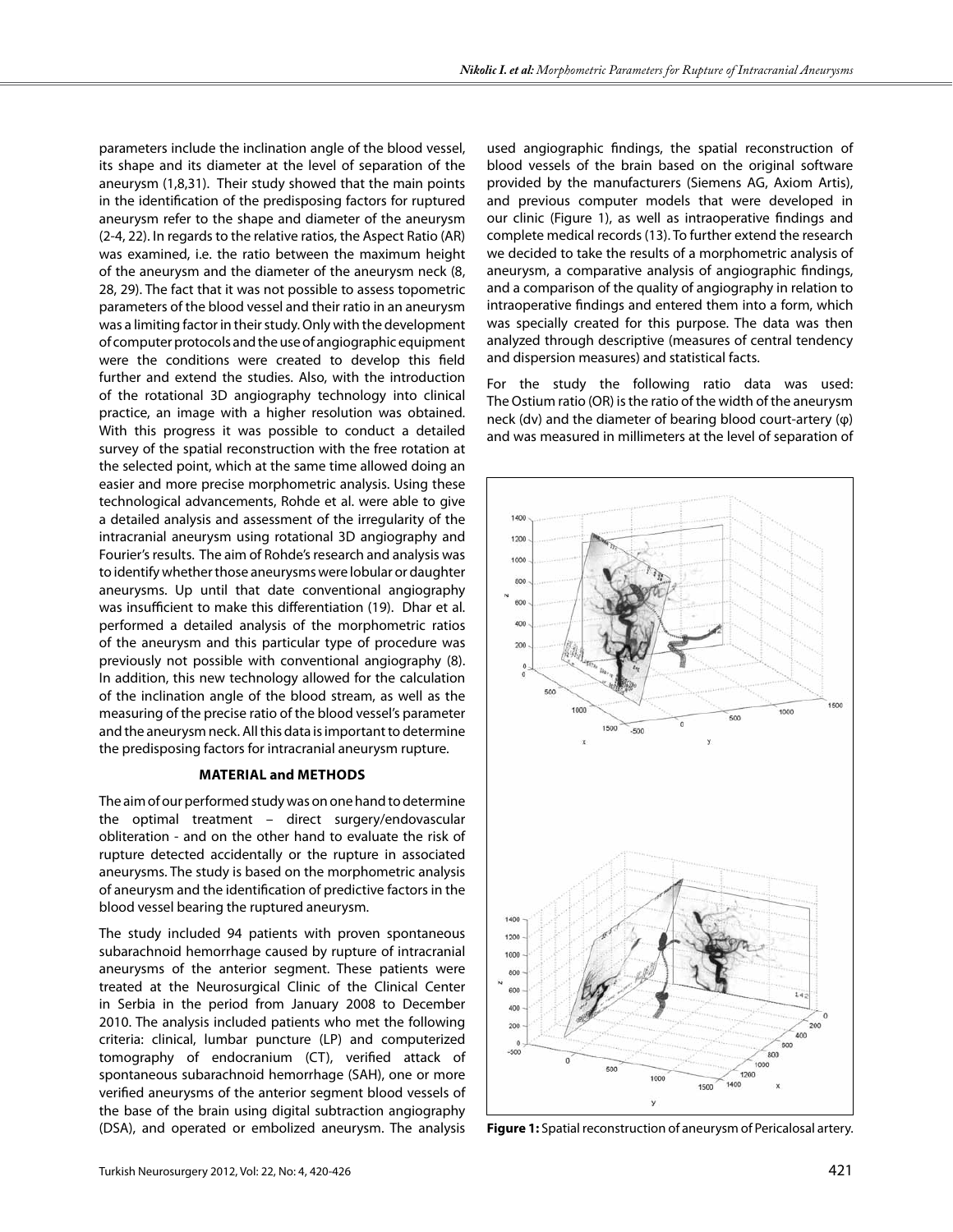the artery aneurysms. The Aspect ratio (AR) is the ratio of the height of the aneurysm (ha) and the width of its neck (dv). The measured values are in millimeters.

$$
OR = \frac{d_v}{\phi} \qquad AR = \frac{h_a}{d_v}
$$

Parametric (t-test) and nonparametric tests of difference (χ2, and Median test) were used for the analytical statistics.

#### **RESULTS**

The observed group included 94 patients of both sexes (62 women and 32 men), with an average age of 50.39±8.25 years. The average age of the female patients was 52.15±6.64 years and the average age of a male patient 46.84±9.96 years. The youngest patient was a 21-year-old and the oldest was 72 years of age. The median was 51 years (Med $_m=47$ , Med, =52). In the observed group of patients 142 were diagnosed with intracranial aneurysms of the carotid area, out of which 94 (66.2%) aneurysms were caused by a spontaneous subarachnoid hemorrhage. In Table I aneurysms are presented by location.

The type of aneurysms were divided into saccular, elongated, saddlebags, and irregularly shaped aneurysms. Table II shows the distribution of aneurysms according to the shape of ruptured and unruptured aneurysms. In both groups it is the saccular aneurysm that dominated (p<0.01, DF=3, unruptured χ2=114167, ruptured χ2=113,138).

#### *The angle of inclination*

The average value of the angle between the carrying vessel and the central line blood flow in the aneurysm (the angle of blood flow) in our group was 130.82±26.52. In aneurysms that have ruptured the average value of the angle was 139.22±21.53, whereas in the unruptured aneurysms the

| <b>Artery</b> | $N^{\circ}$ |
|---------------|-------------|
| ICA           | 46          |
| PA-ACA        | g           |
| AcoA          | 39          |
| <b>MCA</b>    | 48          |

*MCA – middle cerebral artery, ACoA – anterior communicant artery, ICA – internal carotid artery, PA-ACA – pericalosal-anterior cerebral artery complex.*

| Table II: Distribition of Aneurysms according to the Shape |  |
|------------------------------------------------------------|--|
|                                                            |  |

| <b>Shape of aneurysm</b> | <b>Ruptured</b> | <b>Unruptured</b> | $N^{\circ}$ |
|--------------------------|-----------------|-------------------|-------------|
| Saccular                 | 61              | 44                | 105         |
| Saddlebags               | 11              |                   | 11          |
| Elongated                | 14              |                   | 15          |
| Irregular                | 8               | २                 | 11          |
|                          | 94              | 48                | 142         |

value was much smaller at 101.73±21.26, (p<0.01, t=7844, DF=140).

#### *The largest diameter of the aneurysm*

The largest diameter of the aneurysm was measured on 3D reconstructions. The average value of the maximum diameter of aneurysms was 1.11±6.98 mm. In ruptured aneurysms, this value was 11.66  $\pm$  6.87 mm, and in unruptured 8:55  $\pm$ 5.11 mm. Because of the fact that the CV in both groups was more than 0.3, testing was done by the median difference test. Significant differences were found between the major diameters of ruptured and unruptured aneurysms (p <0.01,  $x^2 = 6849$ , do = 1). Table III presents the distribution of aneurysms in 6 groups (according to the largest diameter in steps of 5 mm).

#### *Ostium ratio (OR)*

The mean value of the ratio between the aneurysm neck width and the diameter of the carrying blood vessel artery for ruptured aneurysms was 1.68333±0.18591. For unruptured aneurysms the mean value was 1.04643±0.20758. A statistically significant difference was observed in the much higher mean value in ruptured aneurysms (p<0.01, t=17.90442, DF=140).

The mean values of the ratio between the aneurysm neck width and the diameter of the carrying blood vessel for ruptured/unruptured aneurysm for each artery (ACM, ACoA, ACI and AP-ACA complex) are shown in Table IV.

We tested the contrast ratio neck diameter with a diameter of an aneurysm carrier vessel for each of the arteries of the carotid siphon and obtained the following results: for internal carotid artery:  $t=8.89759$ , DF=44,  $p<0.01$ ; for the middle cerebral artery: t=6.80889, DF=46, p<0.01; for the anterior communicating artery: t=7.37883, DF=37, p<0.01; and for the anterior cerebral artery with artery pericalosal: t=6.75312, DF=7, p<0.01. All these values indicate that the Ostium ratio gives a statistically significant parameter for the predisposition of ruptured intracranial aneurysms.

### *Aspect ratio (AR)*

Aspect ratio in the ruptured aneurysm was 1.89±0.59, and for unruptured 1.33±0.17. There was a statistically

**Table III:** Distribution of Aneurysms according to the Largest Diameterin Steps of 5 mm

| <b>Diameter of</b><br>aneurysm | <b>Ruptured</b> | <b>Unruptured</b> | $N^{\circ}$ |
|--------------------------------|-----------------|-------------------|-------------|
| $\leq$ 5 mm                    | 5               | 20                | 25          |
| $6-10$ mm                      | 54              | 13                | 67          |
| $11 - 15$ mm                   | 14              | 9                 | 23          |
| 16-20 mm                       | 9               | 3                 | 12          |
| $21 - 25$ mm                   | 4               |                   | 5           |
| $>25$ mm                       | 8               | $\mathcal{P}$     | 10          |
| ᢌ                              | 94              | 48                | 142         |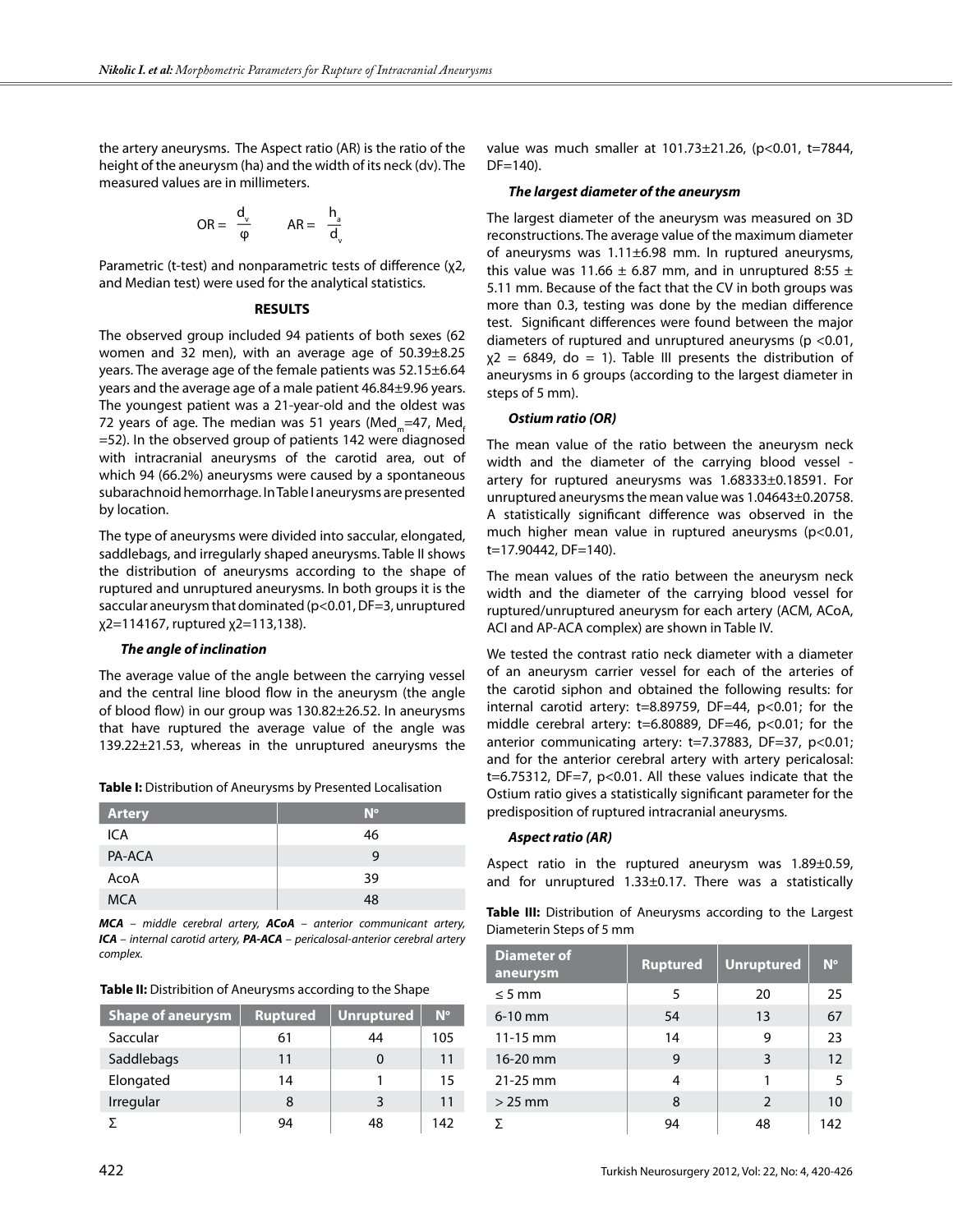|               | <b>Ruptured</b> |           | Unruptured  |           |           |             |
|---------------|-----------------|-----------|-------------|-----------|-----------|-------------|
| <b>Artery</b> | <b>OR</b>       | <b>SD</b> | $N^{\circ}$ | <b>OR</b> | <b>SD</b> | $N^{\circ}$ |
| <b>MCA</b>    | 66129.ا         | 0.24946   | 31          | 1.04054   | 0.17641   | 17          |
| <b>ACoA</b>   | 1.86667         | 0.29103   | 28          | 1.13636   | 0.30001   | 11          |
| PA-ACA        | 1.57            | 0.09798   | 5           | 0.875     | 0.15      | 4           |
| <b>ICA</b>    | 1.60678         | 0.31721   | 30          | 1.03625   | 0.12708   | 16          |

# **Table IV:** Mean Values of OR for Ruptured Aneurysms

*MCA – middle cerebral artery, ACoA – anterior communicant artery, ICA – internal carotid artery, PA-ACA – pericalosal-anterior cerebral artery complex.*

**Table V:** Mean Values of AR for Ruptured Aneurysms

|               | <b>Ruptured</b> |           |             | <b>Unruptured</b> |           |             |
|---------------|-----------------|-----------|-------------|-------------------|-----------|-------------|
| <b>Artery</b> | <b>AR</b>       | <b>SD</b> | $N^{\circ}$ | <b>AR</b>         | <b>SD</b> | $N^{\circ}$ |
| <b>MCA</b>    | 2,09            | 0.83      | 31          | 1.34              | 0.17      | 17          |
| ACoA          | 1,69            | 0.29      | 28          | 1.32              | 0.13      | 11          |
| PA-ACA        | 2,09            | 0.18      |             | 1.28              | 0.04      | 4           |
| <b>ICA</b>    | 1,74            | 0.25      | 30          | 1.31              | 0.16      | 16          |

*MCA – middle cerebral artery, ACoA – anterior communicant artery, ICA – internal carotid artery, PA-ACA – pericalosal-anterior cerebral artery complex.*

significant difference in favor of ruptured aneurysms  $(p<0.01, t=5.384, D=183)$ . Table V presents the values of AR according to the localization of the aneurysm. The Aspect ratio for each of the arteries of the carotid siphon have been tested: internal ICA t=6.02, DF=44, p<0.01; MCA statistical analysis showed χ2=5.29, DF=1, p<0.05 (Median test, CV>0.3, Mood's formula); ACoAt=3.28, DF=37, p<0.01 and the PA-ACA complex  $t=9.76$ , DF=7, p<0.01. All these values indicate that the AR shows a statistically significant parameter for the predisposition for ruptured intracranial aneurysms.

## **DISCUSSION**

In the last two decades the investigation of morphometric parameters of accidentally discovered intracranial aneurysms was started. The goal was to identify risk factors for rupture. During the investigations the shape and the diameter of the aneurysm have been looked at as well as the correlation of different diameters. With his research, Ujiie demonstrated the importance of AR as predisposing factors for rupture of intracranial aneurysms (28, 29).

Also, in the past 10 years other related factors have been studied including H with ratio and the Bottleneck factor (11). Recent studies increasingly point towards the importance of hemodynamics with several significant findings. The hemodynamics of the fluid is an important factor as well as the problem of the angle of the aneurysm and the angle of the blood stream (i.e. the angle between the bloodstream of the bearing artery and the bloodstream that enters the aneurysm). These aspects have been dealt with only in a few studies until now (1,31). Based on Bernoulli's Law the impacts of the systolic wave are transferred to the aneurysm wall according to the principle of transfer of hydraulic pressure

in closed vessels. With turbulent blood movements inside an aneurysm, the pressure is increased in certain places. This causes the phenomenon of resonance to occur during the passage of the systolic wave through the cerebral arterial network. It is seen as a constant vibration. In this situation the height of the arterial pressure has direct influence on the intensity of these factors. The entrance of blood into the aneurysm almost exclusively develops during the systole, and the exit of blood is not pulsable (28).

The probability of rupture in the aneurysms is greater where the power of systolic pressure directly empties into the holdings (21). The risk of aneurysm is also higher in a blood vessel with unusual flow (12). An aneurysm at bifurcation has a higher risk of rupture because the shock waves are direct systolic (27). This indicates that it is more important to watch the blood stream and the angle between this blood stream and the one that is entering the aneurysm than the angle that anatomically closes the aneurysm in the carrying blood vessel (7, 8).

Another study of computerized simulations done by Szikora's and associates pointed out the great importance of the blood flow and the geometry of the aneurysm for a risk in rupture (24). Aneurysms can be of very different shapes, ranging from relatively proper spheres, ellipsoids with different forms, from unusual similar to long warm shapes to the ultimate multilobular irregular shapes. For each analysis in our study, aneurysms were divided into four groups: saccular (relatively regular spheres and ellipsoids with difference in diameter), oblong (ellipsoids warm shapes and large differences in diameter), bisaccular - saddlebags (made up of two spheres or ellipsoids) and irregular (mostly multilobular). Saccular aneurysms are the dominant type of aneurysms in literature findings, and usually they are expected to be the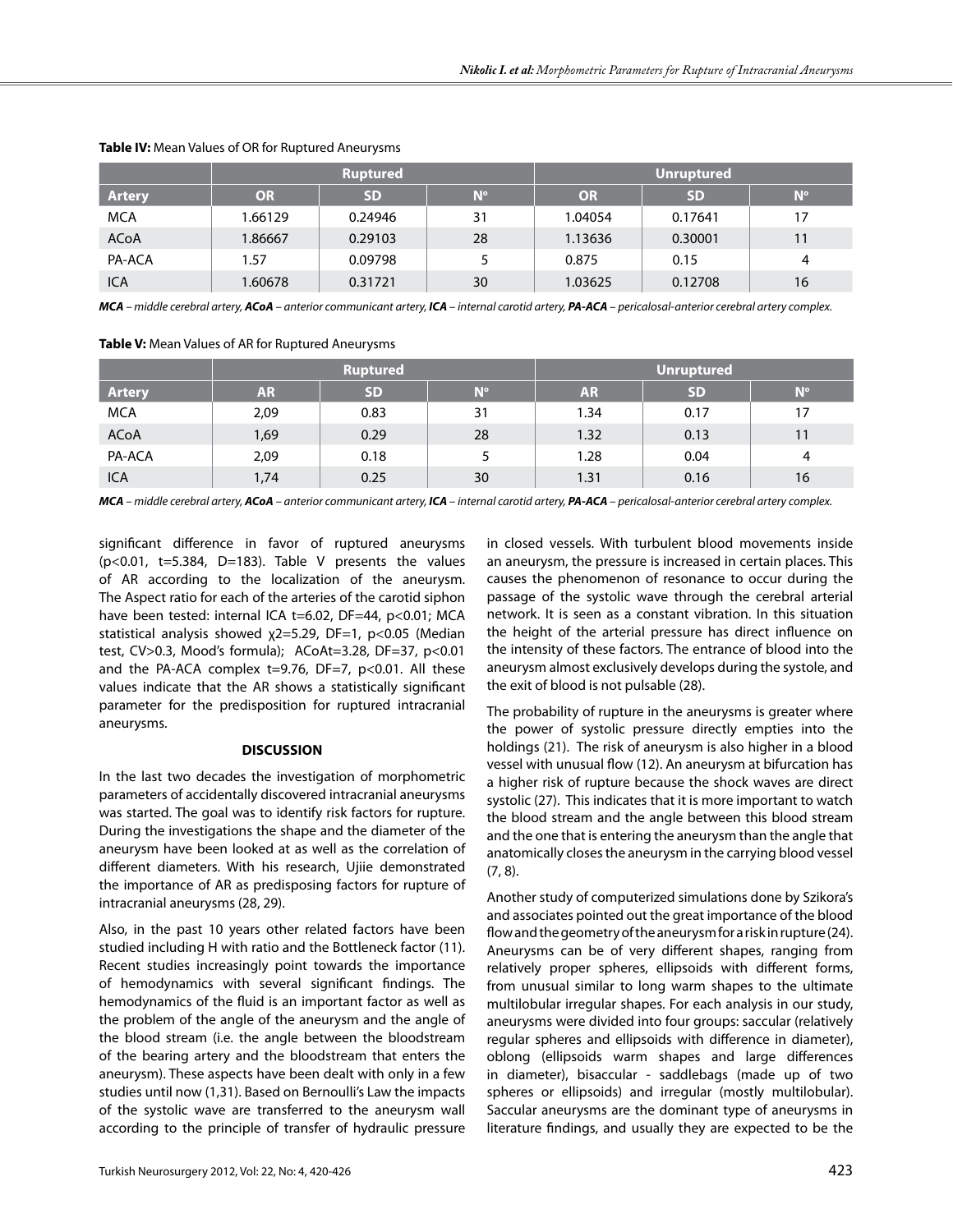most common aneurysms in the ruptured group (61/94) and in the unruptured group (44/48) of aneurysms (4). And if other forms occur less often, what stands out is the fact whether they where ruptured or unruptured. Irregular aneurysms in the observed series were found in 8 cases of ruptured aneurysms and in 3 cases of unruptured. An oblong aneurysm was found in 14 cases in ruptured and only in one case in unruptured. Saddlebag aneurysms were found in 11 cases of ruptured aneurysms and in the unruptured group of observed patients, none was found. These data indicate the great importance of the shape of aneurysms, because obviously some forms correlate highly with the rupture of the aneurysm.

In another study, Beck and his associates stressed the importance of irregular shapes (primarily multilobar aneurysm) as predisposing factors for aneurysm rupture (3). A number of scientists consider that the bisaccular and the mulitilobular appearance of aneurysm are of secondary importance. In their opinion, lobes form in a later stage during the development and growth of the aneurysm (9, 16).

De Rooij divided aneurysm in spherical and aspherical, which includes ellipsoid (oval and elongated) and multilobular aneurysms. In her opinion the predisposing factor of an aneurysm can be seen in its shape. In comparison with the spherical shape, the more irregular shape increases the risk of rupture (7). Also Frösén emphasizes in his study the importance of shape as a risk factor for rupture of intracranial aneurysms. According to him, a primarily bisaccular form is an important predisposing factor (9). Dhar and his colleagues determined the index of elliptic and the asphericity index of intracranial aneurysms using 3D angiography as a baseline for measurement. According to them, the risk of rupture is greater with the increase of these indexes (8). Rohde and his colleagues studied the shape and surface of the aneurysm using 3D rotational angiography and Fourier's analysis. The conclusion was that the great importance is the irregular anatomy. If it is found with unruptured aneurysm, it indicates a high percentage in the possibility of a rupture. Thanks to the well-developed software and the rotational angiography they were able to work on the assessment of irregularities to identify whether it is in a lobus or a daughter aneurysm. Conventional angiography is insufficent to show this difference (19).

Pentimalli and his associates in their research demonstrated the relationship of apoptosis in ruptured aneurysms and shapes. In their study they mainly showed a significant increase in irregular forms of aneurysms. They often also brought in relation the apoptosis hemodynamic factors and the dynamics of fluids (blood) in aneurysms (15). According to them a constant distension of the wall in saccular aneurysms and mechanical pressure during the systolic pulse wave leads to a reduction in vasa vasorum aneurysm causing hypoxia, necrosis, and rupture of the aneurysm (14).

Taking all these findings and data in consideration, we were looking for another aspect to find predictable morphometric

parameters for rupture of intracranial aneurysms. Separating primarily hemodynamic in relation to the anatomical substrate, it was decided that in our study the angle of blood flow will be measured, i.e. the angle of the blood stream within the aneurysm and the angle of the blood stream in the carrier blood vessel. The measurement was done in the same way as Dr Dhar and his collaborators: by the rotation of the reconstruction in space until the smallest angle of blood flow was measured. In addition to this, the angle between the lobules and the daughter aneurysm was compared. The average value of the angle in ruptured aneurysms was 139.22  $\pm$  26.52, and with unruptured aneurysm it is significantly smaller amounting to 101.73  $\pm$  21.26 (p < 0.01). An angle of less than 115° had 88,235% of unruptured aneurysms, and an angle of greater than  $150^{\circ}$  was observed only in 3 cases. In comparison to this result 86.869% of aneurysms that had ruptured had an angle of blood flow greater than 115°, so that this value can be taken as a threshold.

This value of threshold for the angle of blood flow is very close to the results obtained by Dhar et al. Their threshold is in smaller percentage 81.8%, amounting to  $112^{\circ}$  (8). These differences may be considered almost negligible due to the very close values. According to findings of Suga and his co-workers the highest risk of rupture carries a shaft angle of 160-170 $^{\circ}$ . With shafts of 80-130 $^{\circ}$  it comes to a depreciation of wave and rupture is extremely rare (23). In our study only three cases were found with an angle higher than 150 degrees, which obviously calls for necessary caution as the risk for a rupture is increased. In ruptured aneurysms the blood flow angle is usually higher than  $135^\circ$  degrees so the value indicated by Suga, can be lowered by 25 degrees, because these values clearly show a very high risk of rupture. The average value of the largest diameter of ruptured aneurysms in the observed group was  $11.66 \pm 6.87$  mm, and unruptured 8:55  $\pm$  5.11 mm (p <0.01). In this group the aneurysms with diameter less than 5 mm amount to 41.67% of unruptured aneurysms, while ruptured make up only 5.32%. As we had in the observed group only a very small number of aneurysm bleeds, we can agree with Dr. Beck that it is difficult to determine the critical value of the diameter, meaning the smallest diameter, which is predisposed to rupture. In his group of small bleeding aneurysms the average diameter was 6.7 mm and 5.7 mm for unruptured ( $p$  > 0.05) (2). In the observed group, bleeding aneurysms of diameter 5-10 mm were present in 57.45% and with unruptured only in 27.1%. Looking at the aneurysm with a diameter of 5-14 mm the ruptured aneurysms will make up a great majority of them with 72.34% while in the case of unruptured aneurysms their occurrence is significantly smaller and it is 45.83%. These results are in accordance with the available literature findings, which indicate that the aneurysm with a diameter smaller than 5mm will rupture in only 2.5%. The rupture is most likely with the aneurysm of diameter 5-15 mm (41% for aneurysms 5-10mm in diameter and 87% for those with a diameter of 10-15 mm). As one might assume there were no significant differences between the diameters of aneurysms basins.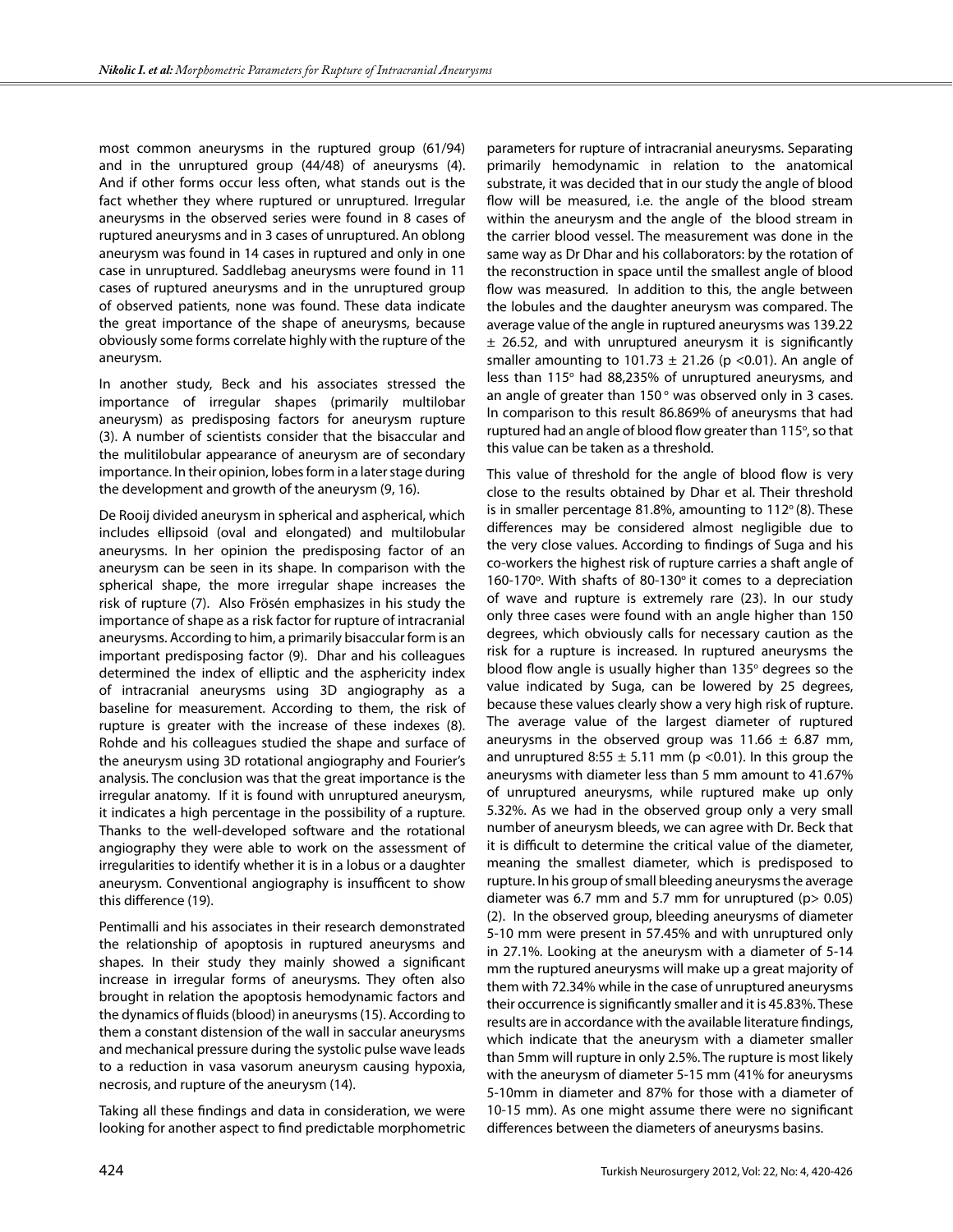In his study Sato points out the importance of the geometric aspect of the carrier vessel as a significant hemodynamic factor for intracranial aneurysm rupture (20). The SR factor is introduced representing the ratio of the caliber of the carrier vessel and the size of the aneurysm as a predisposing factor for aneurysm rupture (8,17,26,31).

Comparing the flow of fluids in rigid vessels, and in accordance to Bernoulli's law, the flow in the side court, which is separated from the main court depends on several factors, amongst which is the diameter of the main and the lateral vessel. Using this analogy, we assumed that with cerebral circulation, especially the circulation in intracranial aneurysms, legitimity exists. During our analysis of morphometric parameters of ruptured and unruptured intracranial aneurysms, we realized that there were significant differences in the values of the diameter of the aneurysm neck and the diameter bearing a blood vessel measuring it at the height of the separation of the aneurysm.

In the observed group mean value OR for the ruptured aneurysms was 1.683±0.186, and for unruptured aneurysms it was  $1.046\pm0.208$  (p<0.01). OR was considerably smaller in unruptured aneurysms than in hemorrhaging ones, and from a statistical point of view a highly significant difference between their values was found. OR is bigger in ACoA aneurysms then in others, but there is no statistically significant difference between them. An explanation for this could be found in the anatomical specificity of the anterior communicating segment and relatively frequent physiological variations.

The AR - aspect ratio presents the ratio of the highest level of the aneurysm and the diameter of its neck. According to Ujiie, AR is a better index than the geometric size of the aneurysm for assessment of intra-aneurysmal flow. It does not find unruptured aneurysms with AR <1. In unruptured aneurysms, AR is 90% smaller than 1.6, and with ruptured  $AR > 1.6$  is present in 79% of the ACA, 58% MCA, 85% ACII and 81% in other locations (29). According to Taman and associates unruptured aneurysms with AR> 1.6 are under high risk of rupture in the near future from the moment of diagnosis (25). In the observed group of patients with ruptured aneurysms AR was 1.89  $\pm$  0:58 and for unruptured 1.33  $\pm$  0.17. AR value <1.5 was found in ruptured aneurysms in only 10.59%, while with unruptured it was found in 80.64%. A slightly higher percentage of ruptured aneurysms with a value were found by Beck in almost 21% (2). AR> 1.6 has a high predisposition to rupture (28,32). In this series of ruptured aneurysms AR> 1.6 was found in up to 84.71% and unruptured in only 9.68%. This indicates that AR is a good predictive factor for predisposing rupture (29). Blood flow is turbulent and may lead to cell migration of the muscular middle layer of the vessel wall, which activates the enzyme matrix metalloproteinase (MMPs) and other proteolytic enzymes causing the degeneration and thinning the wall of the aneurysm (10, 16, 28). AR over 2.0 indicates a predisposition to developing thrombosis because the blood flow in the aneurysm is much slower. Reynold's factor in the systolic phase in the region of the dome of the

aneurysm is about 250, which is compatible with the diastolic phase (28, 32).

#### **CONCLUSIONS**

Relatively few studies in the last 10 -15 years have dealt with the morphometric analysis, i.e. analysis of the geometry of the aneurysm. The reason for this lies primarily in the insufficiency of diagnostic equipment in the past. With the development of the computer protocol and the angiography equipment, opportunities for development in this area have been created. Also, quite a number of previous morphometric analysis ignored the mounting parameters of the blood vessel (the angle of the blood flow, the shape of the vessel and its diameter at the level of separation of the aneurysm). These factors proved to be important regarding the hemodynamic features of intracranial aneurysms and their rupture. Based on the results of our study, the predictive model can be extracted concluding the morphometric characteristics of the vessel bearing the aneurysm to rupture: an irregular shape of the aneurysm, AR> 1.6, OR> 1.5 and an inclination angle of> 135°.

#### **REFERENCES**

- 1. Baharoglu MI, Schirmer CM, Hoit DA, Gao BL, Malek AM: Aneurysm inflow-angle as a discriminant for rupture in sidewall cerebral aneurysms: Morphometric and computational fluid dynamic analysis. Stroke 41:1423-1430, 2010
- 2. Beck J, Rohde S, Berkefeld J, Seifert V, Raabe A: Size and location of ruptured and unruptured intracranial aneurysms measured by 3-dimensional rotational anegiography. Surg Neurol 65:18-25, 2006
- 3. Beck J, Rohde S, el Beltagy M, Zimmermann M, Berkefeld J, Seifert V, Raabe A: Difference in configuration of ruptured and unruptured intracranial aneurysms determined by biplanar digital subtraction angiography. Acta Neruochir (Wien) 145:861-865, 2003
- 4. Briz GW WR: The Natural History of Unruptured Saccular Cerebral Aneurysms, in Winn RH (ed), Youmans Neurological Surgery, Vol 2, ed 5. Elsevier, 2004:1781-1791
- 5. Cebral JR, Castro MA, Burgess JE, Pergolizzi RS, Sheridan MJ, Putman CM: Characterization of cerebral aneurysms for assessing risk of rupture by using patient-specific computational hemodynamics models. AJNR Am J Neuroradiol 26:2550-2559, 2005
- 6. Cebral JR, Yim PJ, Löhner R, Soto O, Choyke PL: Blood flow modeling in carotid arteries with computational fluid dynamics and MR imaging. Acad Radiol 9(11):1286-1299, 2002
- 7. de Rooij NK, Velthuis BK, Algra A, Rinkel GJE: Configuration of the circle of Willis, direction of flow, and shape of the aneurysm as risk factors for rupture of intracranial aneurysms. J Neurol 256:45-50, 2009
- 8. Dhar S, Tremmel M, Mocco J, Kim M, Yamamoto J, Siddiqui AH, Hopkins LN, Meng H: Morphology parameters for intracranial aneurysm rupture risk assessment. Neurosurgery 63:185-197, 2008